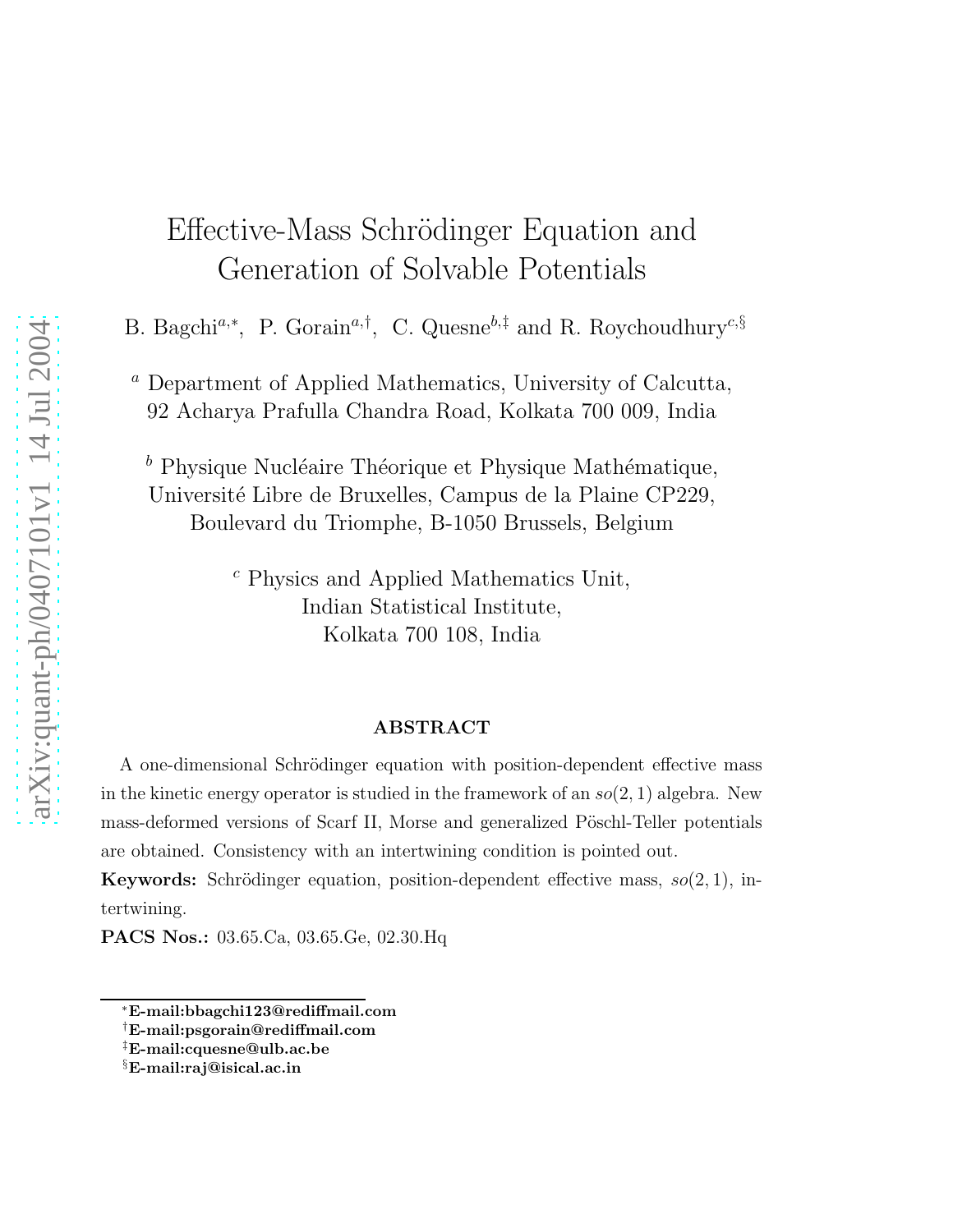Significant attention has been focussed on the issue of position-dependenteffective-mass (PDEM) quantum Hamiltonians and their impact on the construction of soluble quantum systems. Interest in PDEM stems from its physical relevance in problems of compositionally graded crystals [1], quantum dots [2], liquid crystals [3], etc., where the need for a varying mass has long been felt. Indeed the appearance of PDEM is well known in the energy density functional approach to the nuclear many-body problem in the context of nonlocal terms of the accompanying potential  $[4, 5, 6]$ . Exact solutions of the PDEM Schrödinger equation have also been reported by extending the methods of coordinate transformation and supersymmetric quantum mechanics [7–20]. In particular, for the free-particle case we have recently found [21] by exploiting the intertwining relation that for an appropriate choice of the mass function the problem can be completely solved leading to normalizable bound states.

The purpose here is to study the PDEM within an  $so(2, 1)$  algebra and obtain new mass-deformed solutions of the underlying functions characterizing the  $so(2, 1)$ , which are natural counterparts of those in the constant-mass case. We also realize that a class of solutions exists for which the effective potential induced by  $so(2,1)$ coincides with the one provided by a first-order intertwining condition.

The PDEM kinetic energy operator has a wide range of forms. In the following we adopt von Roos' scheme [22], which has the advantage of a builtin Hermiticity. It is given by

$$
\hat{T} = \frac{1}{4} \left[ m^{\alpha}(x) \hat{p} m^{\beta}(x) \hat{p} m^{\gamma}(x) + m^{\gamma}(x) \hat{p} m^{\beta}(x) \hat{p} m^{\alpha}(x) \right],
$$
\n(1)

where  $\hat{p}$   $\left(\equiv -i\hbar \frac{d}{dx}\right)$  is the momentum operator,  $m(x)$  is the position-dependent mass and the parameters  $\alpha, \beta, \gamma$  are tied by the condition  $\alpha + \beta + \gamma = -1$ . We have shown elsewhere [21] that if we set  $m(x) = m_0 M(x)$ ,  $M(x)$  being dimensionless, and use the identity

$$
M^{\alpha} \frac{d}{dx} M^{\beta} \frac{d}{dx} M^{\gamma} + M^{\gamma} \frac{d}{dx} M^{\beta} \frac{d}{dx} M^{\alpha} = 2 \frac{d}{dx} \frac{1}{M} \frac{d}{dx} - (\beta + 1) \frac{M''}{M^2}
$$
  
+2[ $\alpha(\alpha + \beta + 1) + \beta + 1$ ]  $\frac{M'^2}{M^3}$ , (2)

the primes denoting derivatives with respect to the variable  $x \in (-\infty, \infty)$ , then the ambiguity parameters  $\alpha, \beta, \gamma$  get shifted to an overall effective potential energy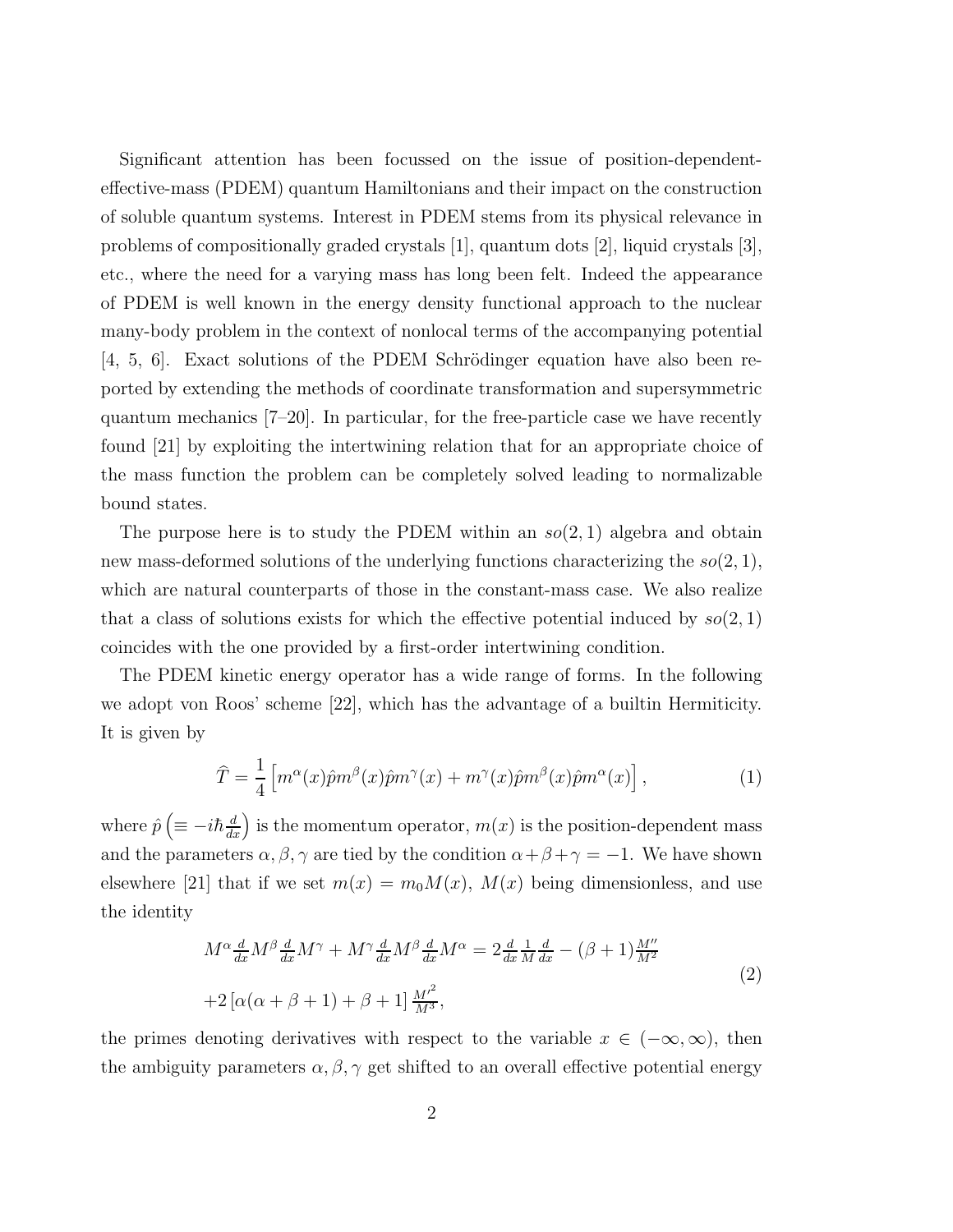term. With  $\hbar = 2m_0 = 1$ , we get, for a given potential  $V(x)$ , a modified Schrödinger equation that reads

$$
H\psi(x) \equiv \left[ -\frac{d}{dx} \frac{1}{M(x)} \frac{d}{dx} + V_{\text{eff}}(x) \right] \psi(x) = E\psi(x),\tag{3}
$$

in which  $V_{\text{eff}}(x)$  also depends upon  $M(x)$  and its derivatives:

$$
V_{\text{eff}}(x) = V(x) + \frac{1}{2}(\beta + 1)\frac{M''}{M^2} - [\alpha(\alpha + \beta + 1) + \beta + 1]\frac{M'^2}{M^3}.
$$
 (4)

Consider now the generators of the  $so(2, 1)$  algebra represented by

$$
J_0 = -i\frac{\partial}{\partial \phi},
$$
  
\n
$$
J_{\pm} = e^{\pm i\phi} \left[ \pm \frac{1}{\sqrt{M}} \frac{\partial}{\partial x} + F(x) \left( i \frac{\partial}{\partial \phi} \mp \frac{1}{2} \right) + G(x) \right],
$$
\n(5)

where  $\phi$  is an auxiliary variable and we restrict to  $M(x) > 0$ . The commutation relations of  $so(2, 1)$ , namely  $[J_+, J_-] = -2J_0$ ,  $[J_0, J_{\pm}] = \pm J_{\pm}$ , imply that the functions  $F$  and  $G$  be constrained by the equations

$$
F' = \sqrt{M}(1 - F^2), \qquad G' = -\sqrt{M}FG.
$$
 (6)

With

$$
J_0|k\mu\rangle = \mu|k\mu\rangle,
$$
  
\n
$$
J^2|k\mu\rangle = k(k-1)|k\mu\rangle,
$$
\n(7)

where  $|k\mu\rangle = \chi_{k\mu}(x)e^{i\mu\phi}$  are basis functions appropriate to an  $so(2, 1)$  irreducible representation of the type  $D_k^+$  and  $\mu$  takes on values  $k, k+1, k+2, \ldots$ , the Casimir operator  $J^2 = J_0^2 \mp J_0 - J_{\pm} J_{\mp}$ , when expanded, gives

$$
\left[-\frac{1}{\sqrt{M}}\frac{d}{dx}\frac{1}{\sqrt{M}}\frac{d}{dx} + V_{\mu}\right]\chi = -\left(k - \frac{1}{2}\right)^{2}\chi,\tag{8}
$$

in which  $V_{\mu}$  describes a one-parameter family of potentials

$$
V_{\mu} = \frac{1}{\sqrt{M}} \left[ \left( \frac{1}{4} - \mu^2 \right) F' + 2\mu G' \right] + G^2.
$$
 (9)

From (8), it follows that the functions  $\chi(x) \equiv \chi_{k\mu}(x)$  are the eigenfunctions of different Hamiltonians but conform to the same energy level.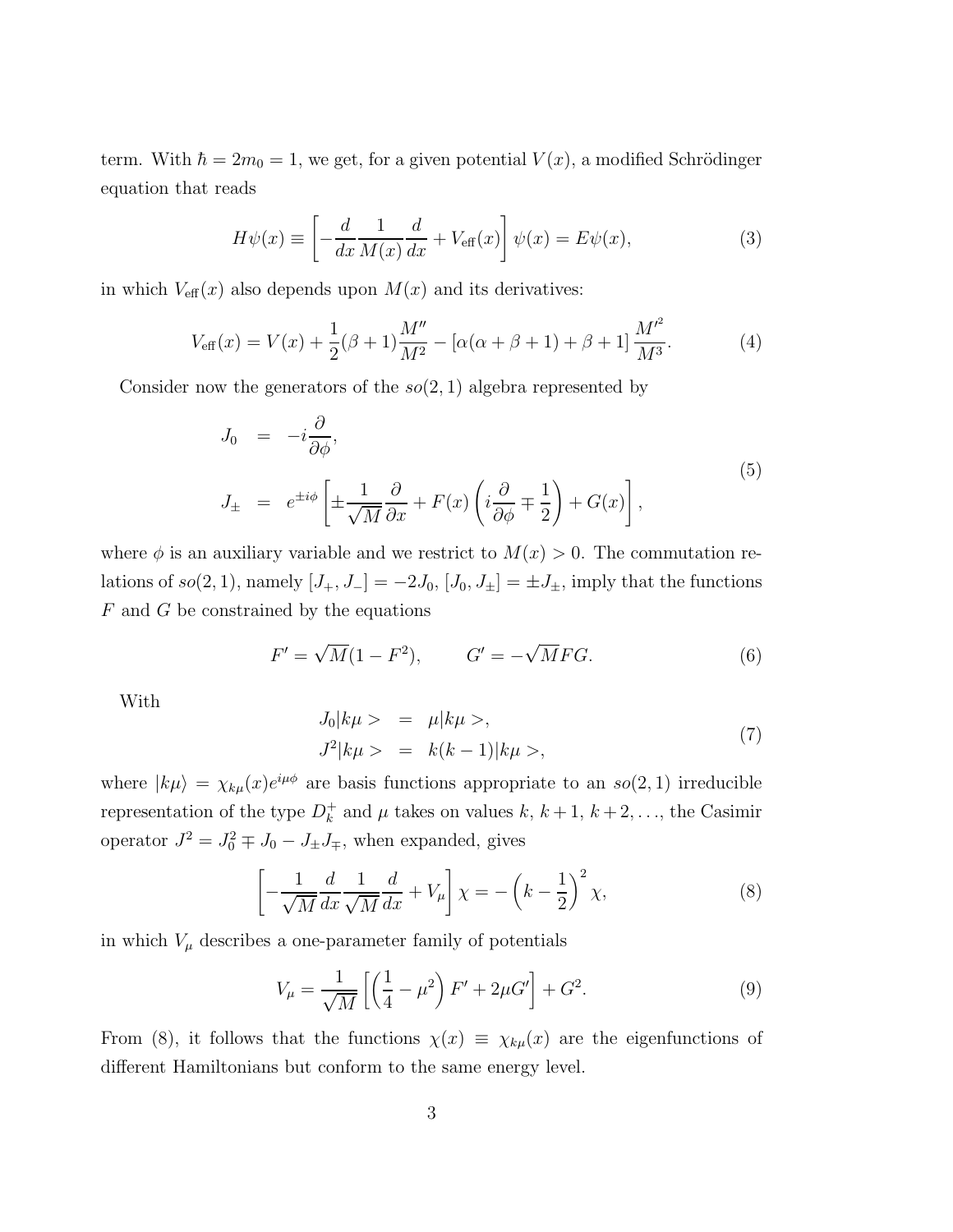Equation (8) is in a direct one-to-one correspondence with the von-Roos-generated PDEM form (3) if we transform  $\chi(x) \to [M(x)]^{-1/4} \psi(x)$ . We have

$$
\left[ -\frac{d}{dx} \frac{1}{M(x)} \frac{d}{dx} + \frac{M''}{4M^2} - \frac{7M'^2}{16M^3} + V_\mu \right] \psi = -\left( k - \frac{1}{2} \right)^2 \psi,
$$
 (10)

suggesting the identifications

$$
V_{\text{eff}}(x) = \frac{M''}{4M^2} - \frac{7M'^2}{16M^3} + V_{\mu},\tag{11}
$$

$$
E = -\left(k - \frac{1}{2}\right)^2,\tag{12}
$$

along with

$$
V(x) = \left[ \alpha(\alpha + \beta + 1) + \beta + \frac{9}{16} \right] \frac{M^2}{M^3} - \frac{1}{4} (2\beta + 1) \frac{M''}{M^2} + V_\mu \tag{13}
$$

on using the expression (4) for  $V_{\text{eff}}(x)$ .

The set of equations  $(10) - (13)$  extends the realization of  $so(2, 1)$  to the PDEM case. In particular, Eq. (13) states that for a given potential  $V(x)$  placed in a suitable mass environment,  $so(2, 1)$  as a potential algebra can be realized for it characterized by  $V_{\mu}$  and supporting the same set of energy eigenvalues (12). Of course, in the constant-mass case,  $V(x)$  reduces to  $V_{\mu}$ , which is as it should be.

A couple of observations are in order:

(a) A change of variable

$$
u(x) = \int^x \sqrt{M(t)} dt
$$
 (14)

allows one to avoid explicit presence of  $\frac{1}{\sqrt{2}}$  $\frac{1}{\overline{M}}$  factor in the generators (5). Consequently the conditions (6) read

$$
\dot{\tilde{F}} = 1 - \tilde{F}^2, \qquad \dot{\tilde{G}} = -\tilde{F}\tilde{G},\tag{15}
$$

where the overhead dot indicates a derivative with respect to the variable  $u(x)$  and  $(\widetilde{F}, \widetilde{G})$  are transformed  $(F, G)$  under (14). The forms (15) are similar to those for the conventional constant-mass case, for which it is known [23,24] that there exist at most three classes of realizations of the functions  $\stackrel{\sim}{F}$  and  $\stackrel{\sim}{G}$  depending on the sign of  $\widetilde{\omega} = (\widetilde{F}^2 - 1) / \widetilde{G}^2$ :

$$
\widetilde{\omega} = -\frac{1}{b^2} < 0: \qquad \widetilde{F}(u) = \tanh(u - c), \qquad \widetilde{G}(u) = b \operatorname{sech}(u - c),
$$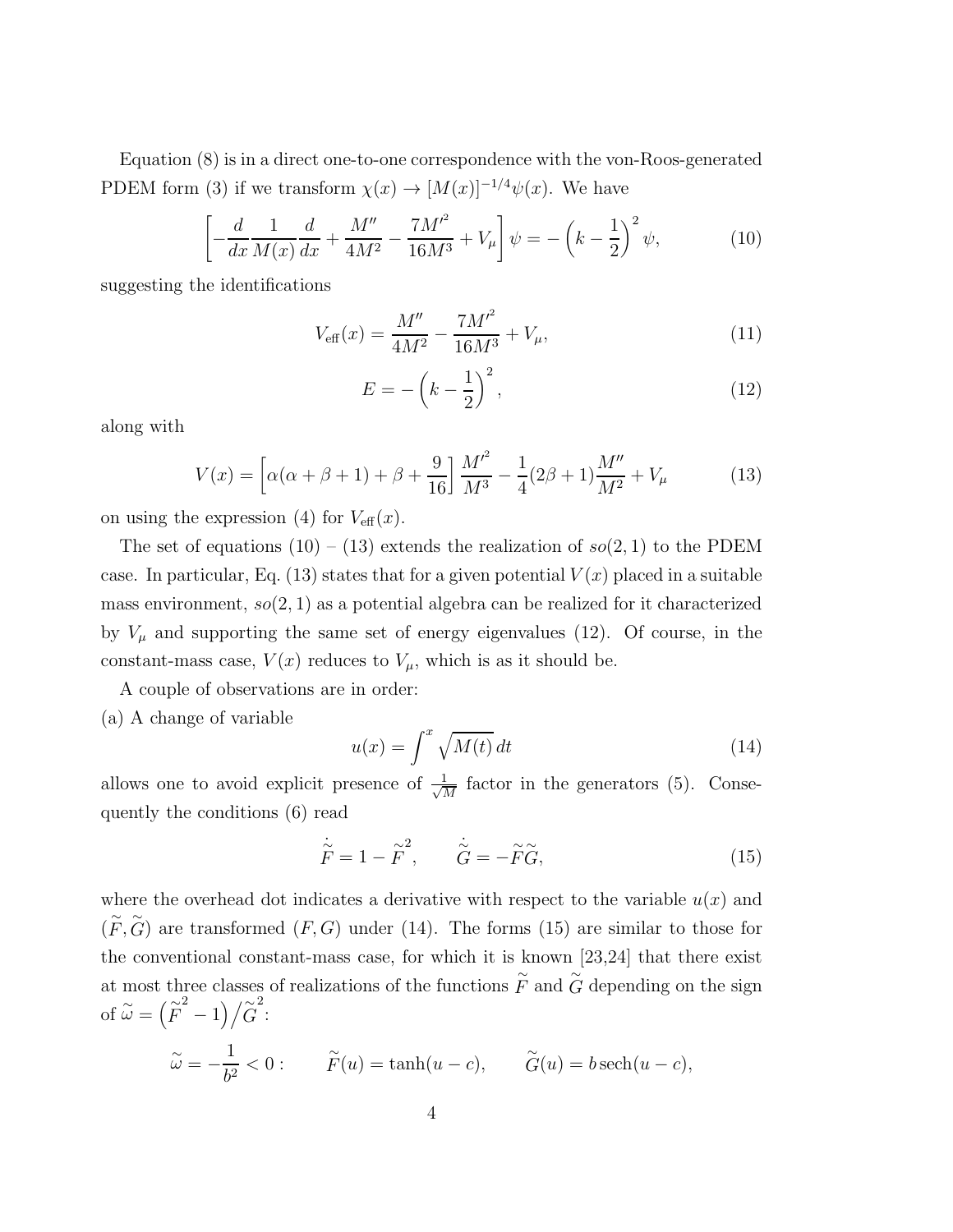$$
\widetilde{\omega} = 0: \qquad \widetilde{F}(u) = \pm 1, \qquad \widetilde{G}(u) = be^{\mp u},
$$
\n
$$
\widetilde{\omega} = \frac{1}{b^2} > 0: \qquad \widetilde{F}(u) = \coth(u - c), \qquad \widetilde{G}(u) = b \operatorname{cosech}(u - c),
$$
\n(16)

where  $b$  and  $c$  are constants. Hence there would be three classes of realizations for (5) too, depending on the sign of  $\omega = (F^2 - 1)/G^2$  according to which

$$
\omega = -\frac{1}{b^2} < 0: \qquad F(x) = \tanh[u(x) - c], \qquad G(x) = b \operatorname{sech}[u(x) - c],
$$

$$
\omega = 0: \qquad F(x) = \pm 1, \qquad G(x) = be^{\mp u(x)}, \qquad (17)
$$

$$
\omega = \frac{1}{b^2} > 0: \qquad F(x) = \coth[u(x) - c], \qquad G(x) = b \operatorname{cosech}[u(x) - c], \qquad (18)
$$

where u is known as a function of x from (14) for some mass function  $M(x)$ . For instance, a plausible choice of the latter could be

$$
M(x) = \left(1 + \frac{q}{1 + x^2}\right)^2, \qquad q > 0,
$$
 (18)

which has yielded interesting results [18] with respect to the shape-invariant condition. In (18), q may be treated as a deformation parameter so that when  $q \to 0$ ,  $M(x) \rightarrow 1$ . The transformation (14) gives, because of (18), the relationship

$$
u(x) = x + q \tan^{-1} x.
$$
 (19)

It implies that as  $x \to \pm \infty$ , a small deformation has an insignificant effect on the variable x.

(b) When  $F^2 \neq 1$ , we can eliminate  $M(x)$  to obtain from (6)

$$
F^2 + \delta G^2 = 1,\tag{20}
$$

where  $\delta$  is subject to the restriction  $\delta > 0$  if  $F^2 < 1$  and  $\delta < 0$  if  $F^2 > 1$ . The case  $F^2 = 1$  is incorporated for  $\delta = 0$ . Consistency with (17) demands that we set  $\delta = \frac{1}{b^2}$  $b^2$ for  $F^2 < 1$  and  $\delta = -\frac{1}{b^2}$  $\frac{1}{b^2}$  for  $F^2 > 1$ .

We can employ the machinery [24] of  $so(2, 1)$  to determine the wave functions  $\chi (\equiv \chi_{k\mu})$ . First the operator relation  $J_{-\chi_0}e^{ik\phi} = 0$  is solved for  $\chi_0 = \chi_{kk}$  and then  $\chi_n = \chi_{k,k+n}$  are calculated for  $n = 1, 2, \ldots$  by evaluating  $J^n_+\chi_0 e^{ik\phi}$ . To obtain solutions for the same potential  $V_k$  we need to replace k by  $k-1, k-2, \ldots$  in the expressions for  $\chi_1, \chi_2, \ldots$ , respectively. We then arrive at a chain of solutions

$$
\chi_0 \sim G^{k-\frac{1}{2}} \exp\left(\int \sqrt{M}G dx\right),\,
$$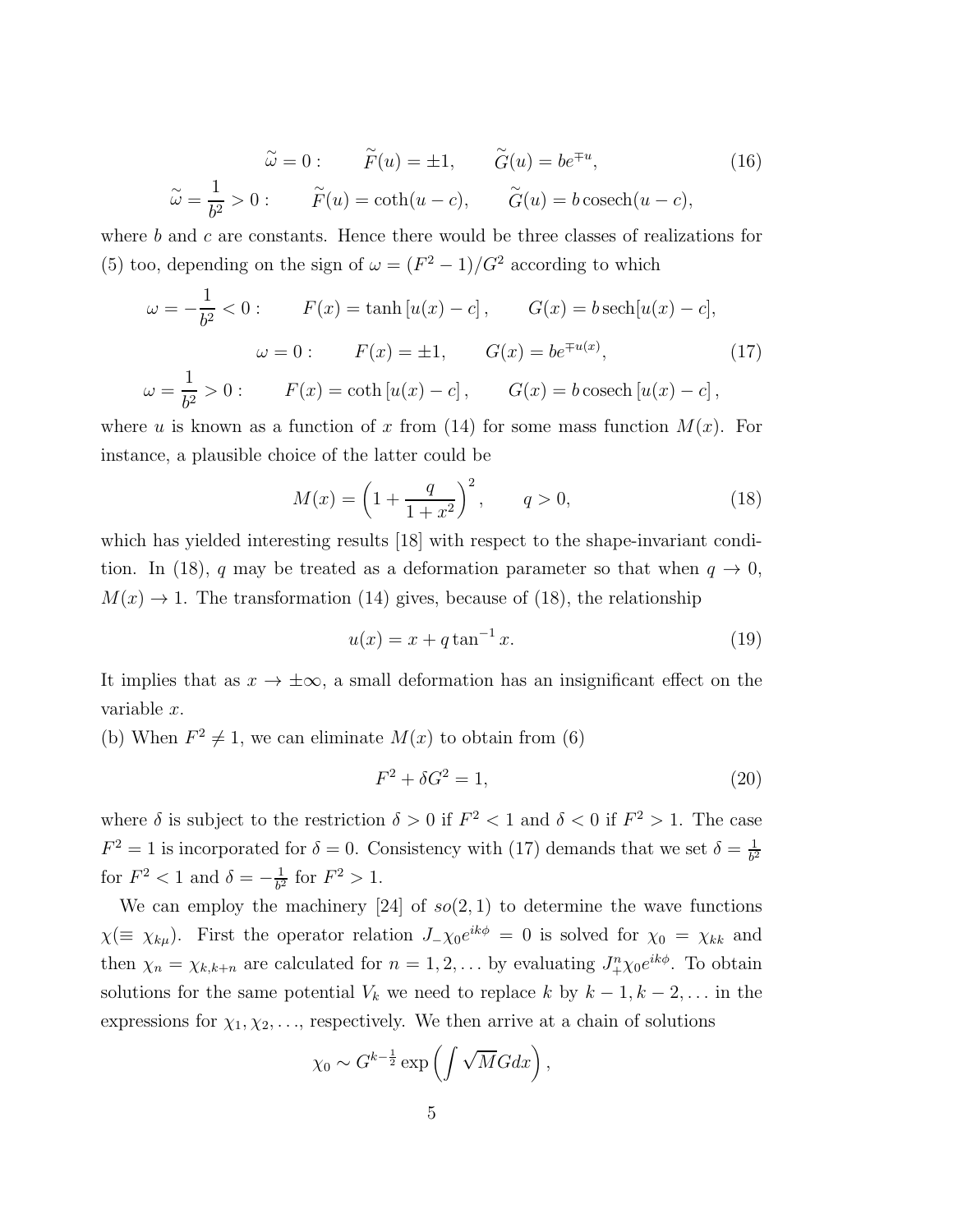$$
\chi_1 \sim [G - (k-1)F] G^{k-\frac{3}{2}} \exp\left(\int \sqrt{M} G dx\right),\tag{21}
$$

$$
\chi_2 \sim \{2\left[G - (k-1)F\right][G - (k-2)F] - (k-2)\} G^{k-\frac{5}{2}} \exp\left(\int \sqrt{M} G dx\right),
$$

and in a similar way the higher ones. These eigenfunctions correspond to the same potential  $V_k$ , given by (9) for  $\mu = k$ . In view of (20),  $V_k$  can be expressed as

$$
V_k = \left[1 + \delta\left(\frac{1}{4} - k^2\right)\right]G^2 - 2kFG.
$$
\n
$$
(22)
$$

Corresponding to the three classes of solutions (17) we obtain specifically

$$
F^{2} < 1: \qquad V_{k} = \left(b^{2} - k^{2} + \frac{1}{4}\right) \operatorname{sech}^{2}(u - c) - 2kb \operatorname{sech}(u - c) \tanh(u - c),
$$

$$
F^{2} = 0: \qquad V_{k} = b^{2} e^{\mp 2u} \mp 2kb e^{\mp u}, \tag{23}
$$

$$
F^2 > 1
$$
:  $V_k = (b^2 + k^2 - \frac{1}{4}) \cosech^2(u - c) - 2kb \cosech(u - c) \coth(u - c),$ 

where u may depend on x as in  $(19)$ . The three potentials above can be looked upon as mass-deformed versions of Scarf II, Morse and generalized Pöschl-Teller ones, respectively. The accompanying eigenfunctions are obtained from (21) with the corresponding substitution of the functions  $F$  and  $G$ .

Finally let us demonstrate that  $V_{\text{eff}}$  in (11) for  $\mu = k$  coincides with the intertwining-led effective potential provided by the condition  $\eta H = H_1 \eta$ , where the intertwining operator  $\eta$  is taken in the first-order form  $\eta = A(x) \frac{d}{dx} + B(x)$  [21]. The intertwining relation implies that if  $E_n$   $(n = 0, 1, 2, ...)$  are the bound-state eigenvalues of H then those of  $H_1$ , having an associated potential  $V_{1,\text{eff}}$ , are  $E_{1,n} = E_{n+1}$ if  $\eta \psi_0 = 0$ , where  $\psi_0$  is the ground-state eigenfunction of H. Plugging in H from (3) we get

$$
A(x) = M^{-1/2},
$$
\n(24)

$$
V_{\text{eff}}(x) = \lambda + B^2 - (AB)'.\tag{25}
$$

Note that  $V_{1,\text{eff}}(x)$  depends upon  $V_{\text{eff}}(x)$  through the relation  $V_{1,\text{eff}}(x) = V_{\text{eff}} + 2AB' AA''$ . In (25),  $\lambda$  denotes some integration constant.

The effective potentials given by the expression (11) for  $\mu = k$  and by equation  $(25)$  coincide for  $B(x)$  given by

$$
B(x) = -\frac{M'}{4M^{3/2}} + f(x),\tag{26}
$$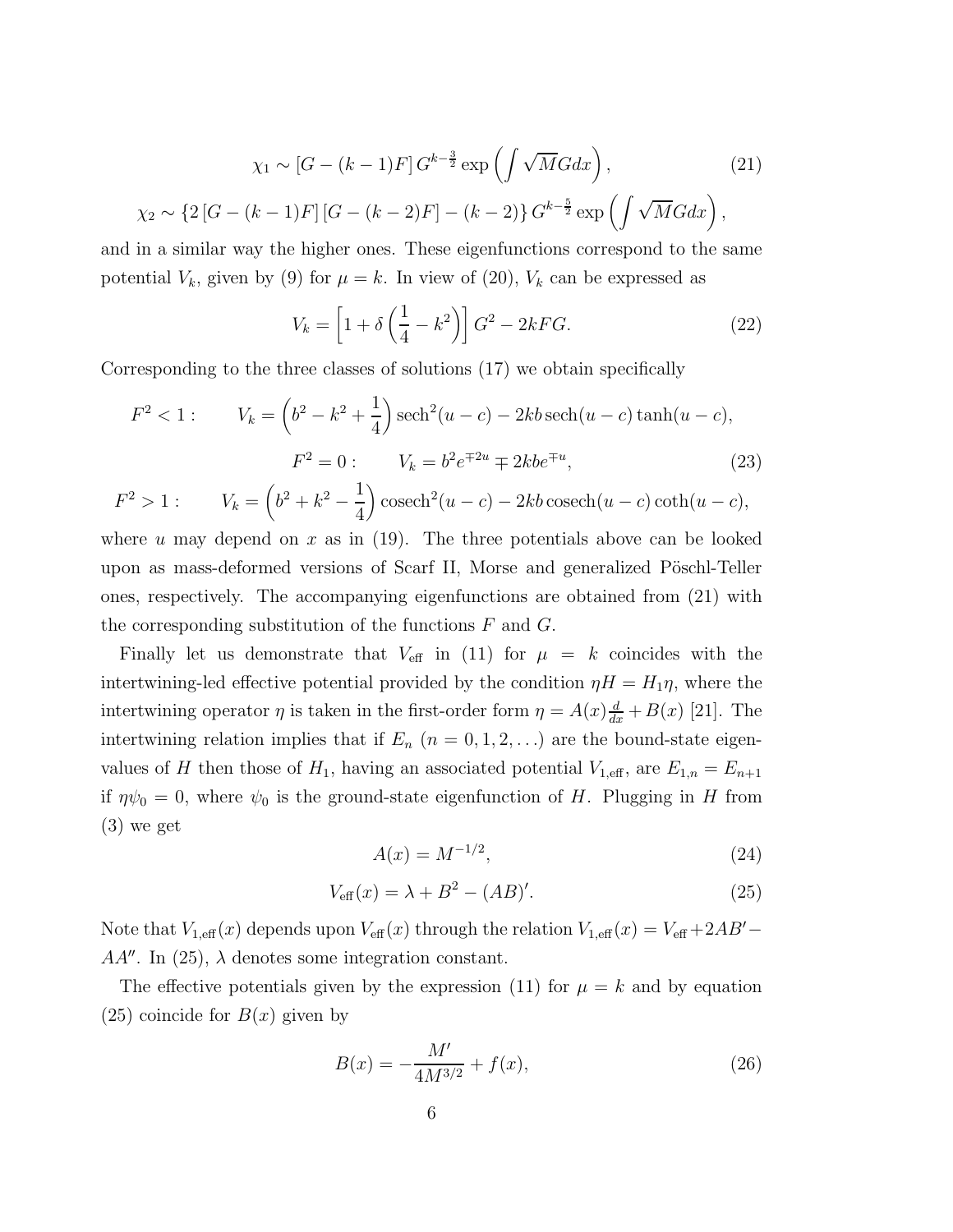provided f satisfies

$$
f^2 - \frac{1}{\sqrt{M}}f' = V_k - \lambda.
$$
 (27)

Equation (27) can be readily solved by using  $V_k$  in (22) and looking for solutions of the type  $f = \zeta F + \sigma G$ , where  $\zeta$  and  $\sigma$  are two constants to be determined. We obtain the following class of solutions

$$
f_{\pm}(x) = \left(\pm k - \frac{1}{2}\right) F \mp G, \qquad \lambda_{\pm} = -\left(k \mp \frac{1}{2}\right)^2,\tag{28}
$$

where F and G are given by any one of the set  $(17)$ . Thus the intertwining approach is consistent with the  $so(2, 1)$  algebra for the above solutions of f and  $\lambda$ .

To conclude, we explored the properties of  $so(2, 1)$  in the context of PDEM Schrödinger equation and generated mass-deformed versions of the Scarf II, Morse and generalized Pöschl-Teller potentials. We also sought consistency with the intertwining condition and obtained the associated class of solutions.

## Acknowledgements

Two of us (BB and RR) gratefully acknowledge the support of the National Fund for Scientific Research (FNRS), Belgium and thank Prof. C. Quesne for warm hospitality at PNTPM, Université Libre de Bruxelles. One of us (BB) acknowledges useful conversations with Prof. M. Berry and Prof. M. Znojil and thanks the International Centre for Theoretical Physics, Trieste and Ústav jaderné fyziky, Czech Republic for short term visits. PG is grateful to the Council of Scientific and Industrial Research (CSIR), New Delhi for the award of a fellowship. CQ is a Research Director of the National Fund for Scientific Research (FNRS), Belgium.

## References

- 1 M. R. Geller, W. Kohn, Phys. Rev. Lett. 70 (1993) 3103.
- 2 Ll. Serra, E. Lipparini, Europhys. Lett. 40 (1997) 667.
- 3 M. Barranco, M. Pi, S. M. Gatica, E. S. Hern´andez, J. Navarro, Phys. Rev. B 56 (1997) 8997.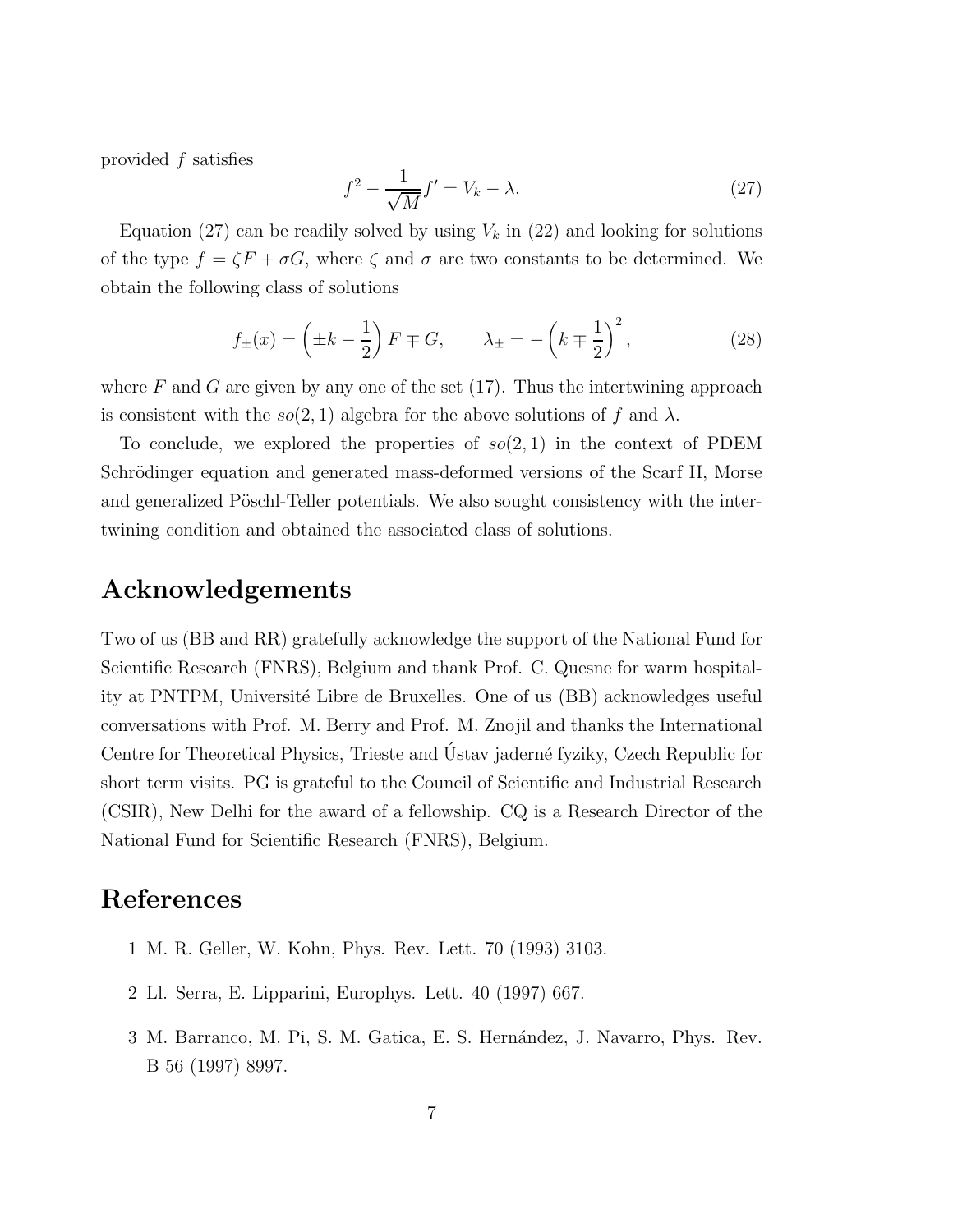- 4 P. Ring, P. Schuck, The Nuclear Many Body Problem, Springer-Verlag, New York, 1980.
- 5 F. Arias de Saavedra, J. Boronat, A. Polls, A. Fabrocini, Phys. Rev. B 50 (1994) 4248.
- 6 A. Puente, Ll. Serra, M. Casas, Z. Phys. D 31 (1994) 283.
- 7 L. Dekar, L. Chetouani, T. F. Hammann, J. Math. Phys. 39 (1998) 2551.
- 8 L. Dekar, L. Chetouani, T. F. Hammann, Phys. Rev. A 59 (1999) 107.
- 9 A. R. Plastino, A. Puente, M. Casas, F. Garcias, A. Plastino, Rev. Mex. Fis. 46 (2000) 78.
- 10 R. Koç. M. Koca, E. Körcük, J. Phys. A 35 (2002) L527.
- 11 B. Gönül, O. Özer, B. Gönül, F. Üzgün, Mod. Phys. Lett. A 17 (2002) 2453.
- 12 A. D. Alhaidari, Phys. Rev. A 66 (2002) 042116.
- 13 A. de Souza Dutra, C. A. S. Almeida, Phys. Lett. A 275 (2000) 25.
- 14 A. de Souza Dutra, M. Hott, C. A. S. Almeida, Europhys. Lett. 62 (2003) 8.
- 15 J. Yu, S.-H. Dong, G.-H. Sun, Phys. Lett. A 322 (2004) 290.
- 16 B. Roy, P. Roy, J. Phys. A 35 (2002) 3961.
- 17 V. Milanović, Z. Ikonić, J. Phys. A 32 (1999) 7001.
- 18 A. R. Plastino, A. Rigo, M. Casas, F. Garcias, A. Plastino, Phys. Rev. A 60 (1998) 4318.
- 19 B. Gönül, B. Gönül, D. Tutcu, O. Özer, Mod. Phys. Lett. A 17 (2002) 2057.
- 20 C. Quesne, V. M. Tkachuk, J. Phys. A 37 (2004) 4267.
- 21 B. Bagchi, P. Gorain, C. Quesne, R. Roychoudhury, A general scheme for the effective-mass Schrödinger equation and the generation of the associated potentials, Preprint [quant-ph/0405193.](http://arxiv.org/abs/quant-ph/0405193)